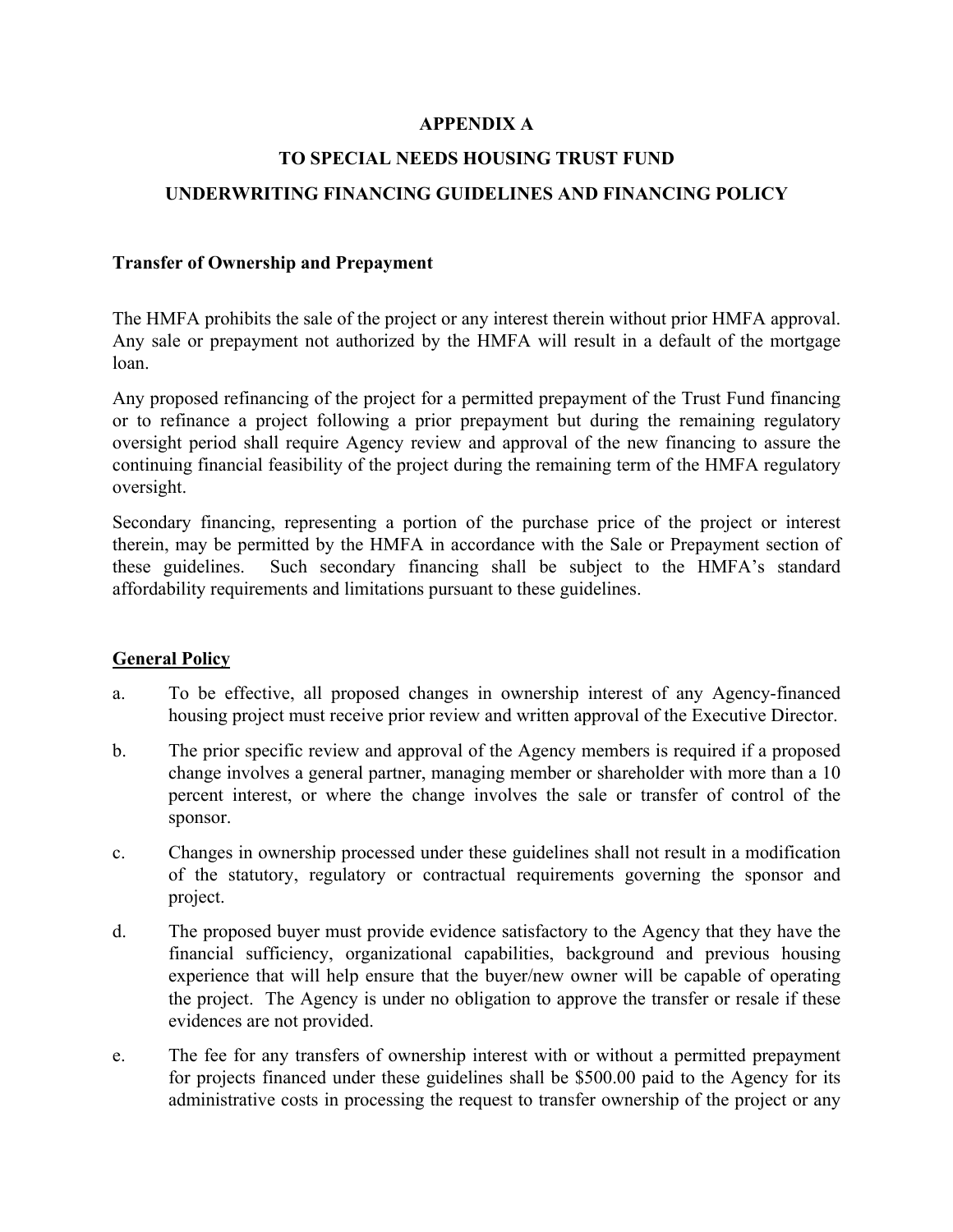interest therein. A nonrefundable fee of \$500 shall be due with any request for a permitted prepayment of Trust Fund financing without an accompanying transfer of ownership.

- f. Projects receiving financing from another Agency program in addition to the Trust Fund financing may also be subject to transfer of ownership or prepayment requirements and fees under N.J.A.C. 5:80-5.1 et seq.
- g Any outstanding supplemental financing must be paid at closing, unless the Agency determines the financial viability of the project is not jeopardized by the continuation of such supplemental financing and the buyer assumes all supplemental financing.

# **Required Documentation for Transfer of Ownership**

- a. The Agency will require a minimum of the following documents for review in connection with any proposed transfer of ownership interest:
	- 1) Complete description as to the nature of the transfer of ownership interest;
	- 2) Administrative questionnaire for buyer (company and personal as necessary) and its general partner or managing member and officers, directors and persons owning 10% or more interest in the buyer or exercising managerial control thereover;
	- 3) Copy of buyer's Operations Agreement and/or project owner's Operations Agreement with proposed revisions, as applicable.
	- 4) Copies of filed formation documents for the buyer and certificate of good standing from the state of formation.
	- 5) Any other documents determined by the Agency to be necessary
- b. The following additional documents may be required for transfers involving a sale of the project, general partner, managing member, or 90 percent or more of the ownership interest:
	- 6) Experience questionnaire of buyer;
	- 7) Buyer's certified financial statements;
	- 8) Legal opinion from seller's attorney and, if requested by the Agency, from buyer's attorney;
	- 9) Appraisal of property;
	- 10) Physical inspection report approved by the Agency;
	- 11) Financial report on project operations approved by the Agency.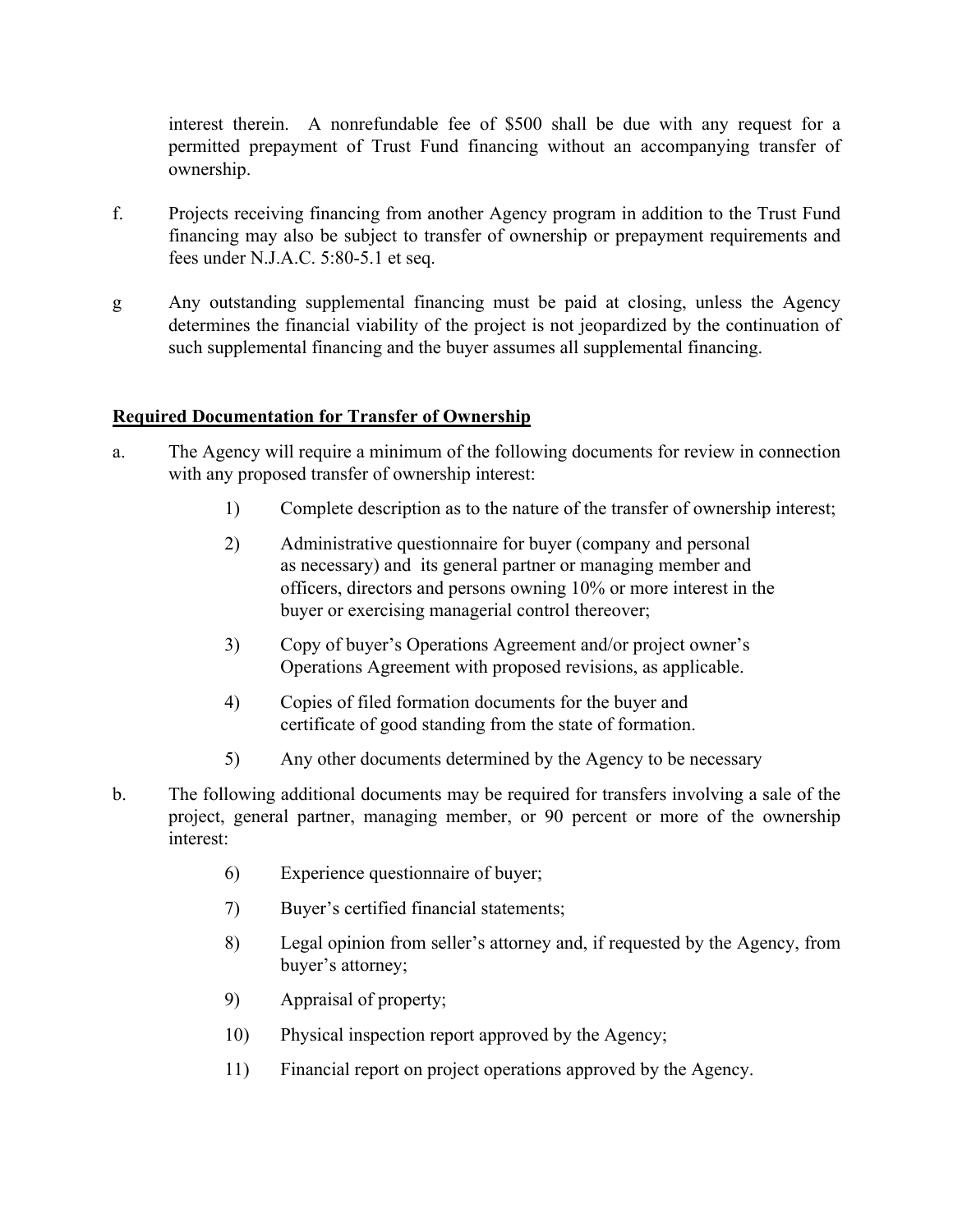12) Sponsor/owner's compilation report(s) or annual audit(s) that are due or past due as of the date of the proposed transfer.

Additionally, the payment of any arrears in any mortgage payments and servicing fees, if any, shall be required, and the funding of any escrow/reserve shortage may be required.

## **Prepayment of Mortgage**

Prepayment of the Agency Trust Fund mortgage loan will be permitted only with the prior written approval of the Agency provided the following conditions are met:

- a. Sponsors of projects financed by the Trust Fund may prepay the mortgage at any time following the 20-year period following the date of the mortgage closing. However, any such prepayment shall be conditioned upon the housing sponsor's agreement that: submission of annual audits or compilation reports, as applicable, the Agency policies on tax, insurance, repair and replacement reserves and escrows and the corresponding rules under these guidelines regarding targeted population, affordability controls, transfers of ownership, return on investment, and all Program related restrictions on the project as stated in the original loan documents shall continue to be applicable in their entirety to the sponsor, project and tenants residing therein until the original expiration date of the original mortgage loan. Such prepayment shall also be conditioned upon the agreement of the sponsor to fully fund any shortages in the aforementioned escrows and reserves and to pay servicing fees and charges, if any, currently being paid by the sponsor under the loan documents, through the remainder of the original mortgage term, in order to cover the administrative costs of the Agency in monitoring the statutory and regulatory controls that will continue to apply to the project. The sponsor/owner shall also be required to submit any past due compilation report(s) or audit(s), as applicable, prior to the prepayment. The Agency may require sponsors to execute a deed restriction or other appropriate agreement upon prepayment whereby the sponsor acknowledges the continuing statutory and regulatory control of the Agency and its obligation to pay fees and charges and any other payments determined by the Agency to be due in accordance with this section.
- b. Additional mortgage financing placed on the project upon prepayment or otherwise during the Agency's continued statutory and regulatory oversight period shall be subject to Agency staff determination of continued project financial feasibility through the remainder of such period.
- c. Upon prepayment of the Agency mortgage as provided above, the Agency will endorse the mortgage for cancellation so the sponsor may cancel it of record at sponsor's cost and expense.
- d. After prepayment, applicable Return on Investment limitations shall continue to apply until the expiration of the original mortgage term.